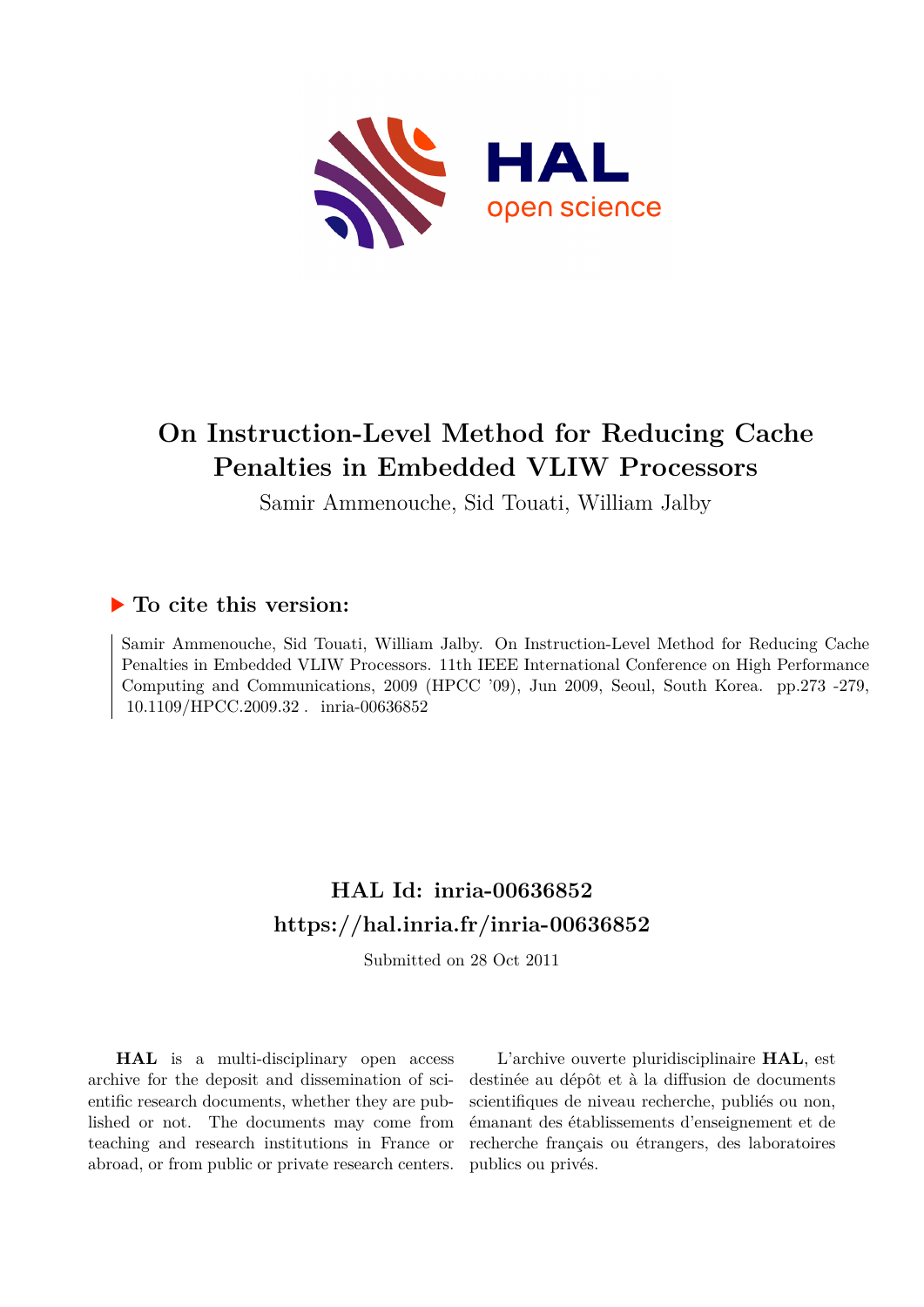# **On Instruction-Level Method for Reducing Cache Penalties in Embedded VLIW Processors**

Samir AMMENOUCHE, Sid Ahmed Ali TOUATI, William JALBY University of Versailles Saint-Quentin en Yvelines, France

#### **Abstract**

*Usual cache optimisation techniques for high performance computing are difficult to apply in embedded VLIW applications. First, embedded applications are not always well structured, and few regular loop nests exist. Real world applications in embedded computing contain hot loops with pointers, indirect arrays accesses, function calls, indirect function calls, non constant stride accesses, etc. Consequently, loop transformations [12] for reducing cache misses are impossible to apply, especially at the back-end level. Second, the strides of memory accesses do not appear to be constant at source code level, because of indirect accesses. Hence, usual prefetching techniques are not applicable. Third, embedded VLIW processors are "cheap" products, they have limited hardware dynamic mechanisms compared to high performance processors [8]: no out-oforder execution, reduced memory hierarchies, small direct mapped caches, lower clock frequencies, etc. Consequently, the code optimisations methods must be simple and take care of code size. This article presents a back-end code optimisation for tolerating non-blocking cache effects at the instruction level (not at the loop level). Our method is based on a robust combination of memory pre-loading with data prefetching, allowing us to optimise both regular and irregular applications at the assembly level. Our experiments with mediabench and SPEC2000 benchmarks suites on the ST231 VLIW processor show a positive performance gain (compared to codes generated with -O3 compiler optimisation flag). Our method induces negligible code size growth (less than 3.9 % in the extreme case).*

**Keywords** Data prefetching, pre-loading, non-blocking cache, embedded systems, VLIW.

# **1. Introduction**

Program transformations for reducing cache penalties is a well established research area in high performance computing and desktop applications. Nowadays high performance processors offer many hardware mechanisms helping either to hide or to tolerate memory latencies[8]: multiple cache levels, higher cache sizes and degrees of associativity, memory banking and interleaving, non-blocking caches and out-of-order execution, etc. All these hardware mechanisms combined with program transformations at the loop nest level produce positive speed-ups, in general.

In addition to a better harmony between hardware and software, cache optimisation has been also introduced at the operating system (OS) level. Thanks to multitasking combined with multicore architectures, we can now envisage methods where an independent parallel thread or OS service can prefetch application data. The OS can also detect some situations when dynamic re-compilation during execution is necessary to generate better codes regarding cache miss penalties.

Consequently, nowadays cache optimisation strategies for high performance and desktop applications require more and more the conjunction between multiple complex techniques at various levels: application (loop nest or CFG), operating system and hardware (processor and memory).

The case of embedded applications is quite different. First, an embedded VLIW processor is at least hundred times cheaper than a high performance processor: few hardware mechanisms for cache optimisation exist (if any); the computation power is also reduced, there is a little margin to tolerate code optimisation based on aggressive speculation. Second, some embedded systems execute with a light OS, or even at bare mode (without any OS): no dynamic services or tasks can be used in parallel to improve cache effects. Third, embedded applications are rarely statically controlled programs with regular control or regular data accesses: such applications cannot meet the model requirements for loop transformations [12] and for usual software prefetching with regular strides. Fourth and last, code size growth is an additional constraint to deal with.

In this article, we present our method to reduce processor stalls due to cache misses in presence of non-blocking cache architectures. We implement our method at the back-end level where loop structures disappear. Our principal aim is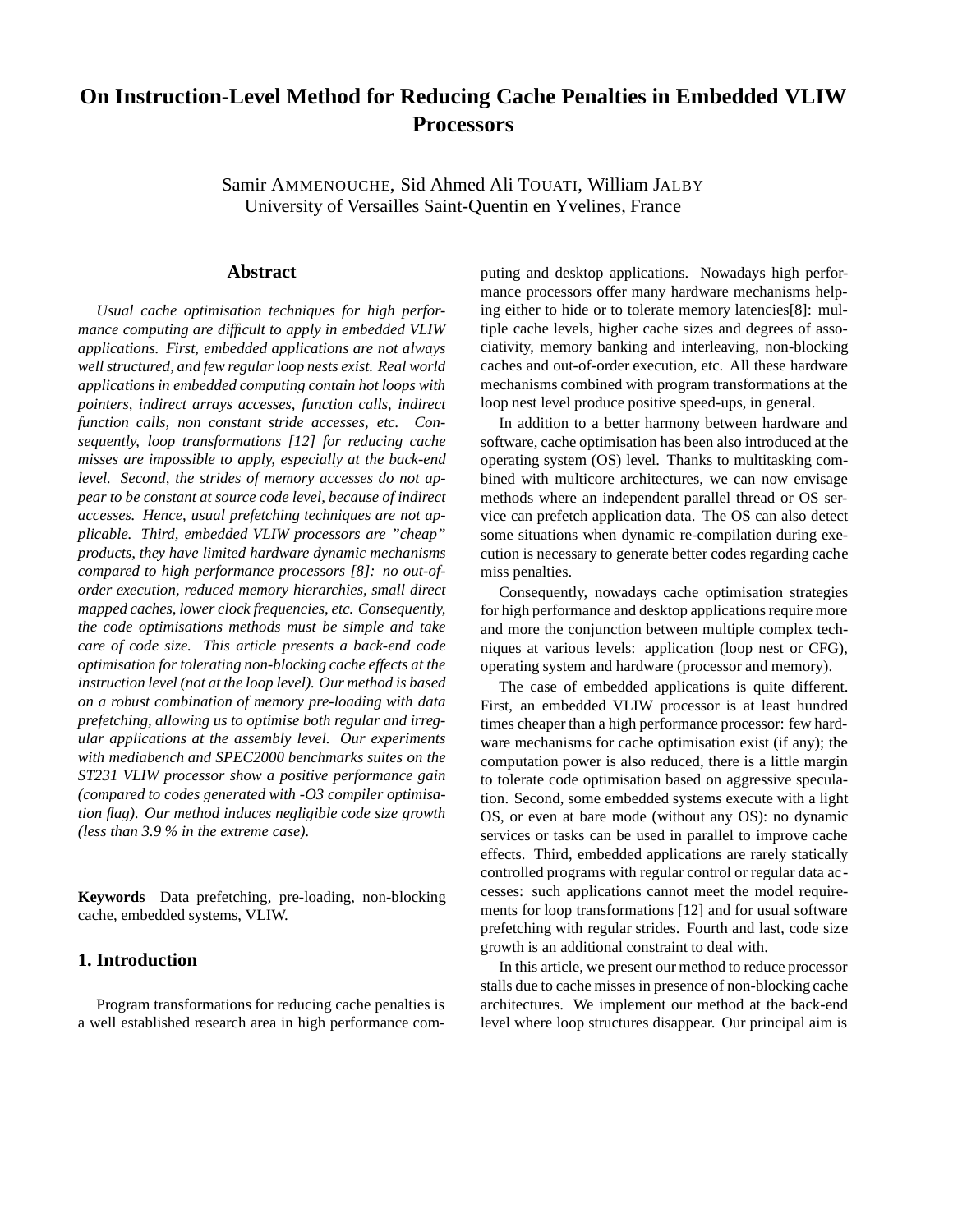not to reduce cache misses (as usually done with loop transformations) but to reduce the processor stalls due to them. It is a combination of software data prefetching (inserting special prefetch instructions) with pre-loading (increasing static load latencies) as studied in [13]. As we will explain later, it is especially designed for future VLIW in-order processor that would include non-blocking caches instead of blocking caches.

Our article is organised as follows. Sect. 2 presents some interesting related work on reducing cache miss penalties. Sect. 3 presents the problem of cache effects in instruction level parallelism (ILP). Sect. 4 presents the practical ST231 VLIW processor that we use as a target example in this study. Sect. 5 presents our methodology for pre-loading and prefetching in the compiler back-end. Before concluding, we demonstrate in Sect. 6 the efficiency of our code optimisation method on applications from mediabench and SPEC2000 benchmark suites executed on ST231.

# **2 Related Work**

Improving the cache effects at instruction level is a well studied topic. We can classify related work following two directions: a theoretical one, where some studies were done on instruction level scheduling taking into account the cache constraints. The second direction is more practical. As a theoretical work we quote Touati who included the impact of the compulsory misses in an optimal acyclic scheduling problem [15] in a single basic block. He models the exact scheduling problem by including the constraint of data dependences, functional units, registers and compulsory misses. Our current work is different because we try to cover all kinds of cache misses (compulsory, capacity and conflict). Also, we do not restrict ourselves to a single DAG (basic block) only, we are interested in optimising an application as a whole.

We are interested here on practical ways which treat minimising cache miss penalties with two techniques: prefetch and instruction scheduling techniques. Using the prefetch solution, Al-Sukhni *et al.* [2] classified the load operations as *intrinsic* and *extrinsic* streams and developed a prefetch algorithm based on automaton taking into account the density and the affinity of these streams. The experiments were done on a simulator of a superscalar out-of-order processor (freescale): out-of-order execution helps hiding cache miss penalties at execution time, in opposition to our case which is an in-order VLIW processor. Abraham *et al.* [14] proposed a prefetch technique. They described their technique by automaton: the first step of this automaton is profiling of load instructions, the second one is the selection phase of loads that miss the cache. The final state is the prefetching of these delinquent loads. Another prefetch solution is dynamic prefetching as proposed by Beyler *et al.*

[3]. They studied a dynamic prefetch mechanism using the load latency variation to classify the loads. The framework is based on finite state machine. They obtained positive results on Itanium processor where the Intel compiler (icc) automatically generates prefetch instructions. Always on dynamic prefetching, we quote Lu *et al.* [7] who developed a framework called ADORE. They proceed on three steps: tracking delinquent loads, selecting the data references and finally prefetching these loads. This solution is based on hardware monitor of the Itanium processor. The two previous work [3] and [7] were done on Itanium architecture which is used for high performance computing. Our work is done on a *light* embedded VLIW processor which generally executes a single task; so, the dynamic prefetch mechanism is an inappropriate solution for our kind of architecture.

Our work can target two cache architectures: a blocking cache architecture and a non-blocking one. In case of blocking cache architectures, only the prefetch method is used in our case. If non-blocking cache is present, prefetch is also used combined with pre-loading (as explained later). This later case is more interesting because future VLIW processor would include non-blocking caches. Blocking cache architecture and optimisations were treated in many studies. Tien *et al.* [4] studied the effects of pipelined loads and prefetch in MIPS3000 single issue processor, and tried some compiler optimisations such as changing static load latencies to exploit the pipelined execution of loads. Whereas in our work, we study the cache effects for a VLIW (multiple issue) processor.

For a non-blocking cache architecture, Oner *et al.* [9] made a study of kernel scheduling on a MIPS processor. The authors increased the load-use dependency distance in loop kernel using loop pipelining. In addition to the kernels, our method is applied on basic blocks, functions and whole applications. In other words, we have no code granularity restrictions.

Ding *et al.* [5] based their work on reuse information *i.e.* they made a first step static analysis to collect load statistics of selected kernels. Then, they used the collected statistics to combine data prefetching and instruction scheduling techniques to hide cache effects. Contrary to the work of Ding *et al.*, we do not restrict ourselves to loops and we do not use a virtual superscalar machine. Our target architecture is a real VLIW in the market (used in many embedded systems).

The authors in [6] did a performance evaluation to study the hardware complexity of non the blocking cache architecture using SPEC92 benchmarks. They showed that a simple hit-under-miss non-blocking cache implementation (*i.e.* only two overlapped loads at the same time) is, the best trade-off between hardware cost and performance. However, recent work done by Ammenouche *et al* [13] showed that non-blocking caches do not provide any performance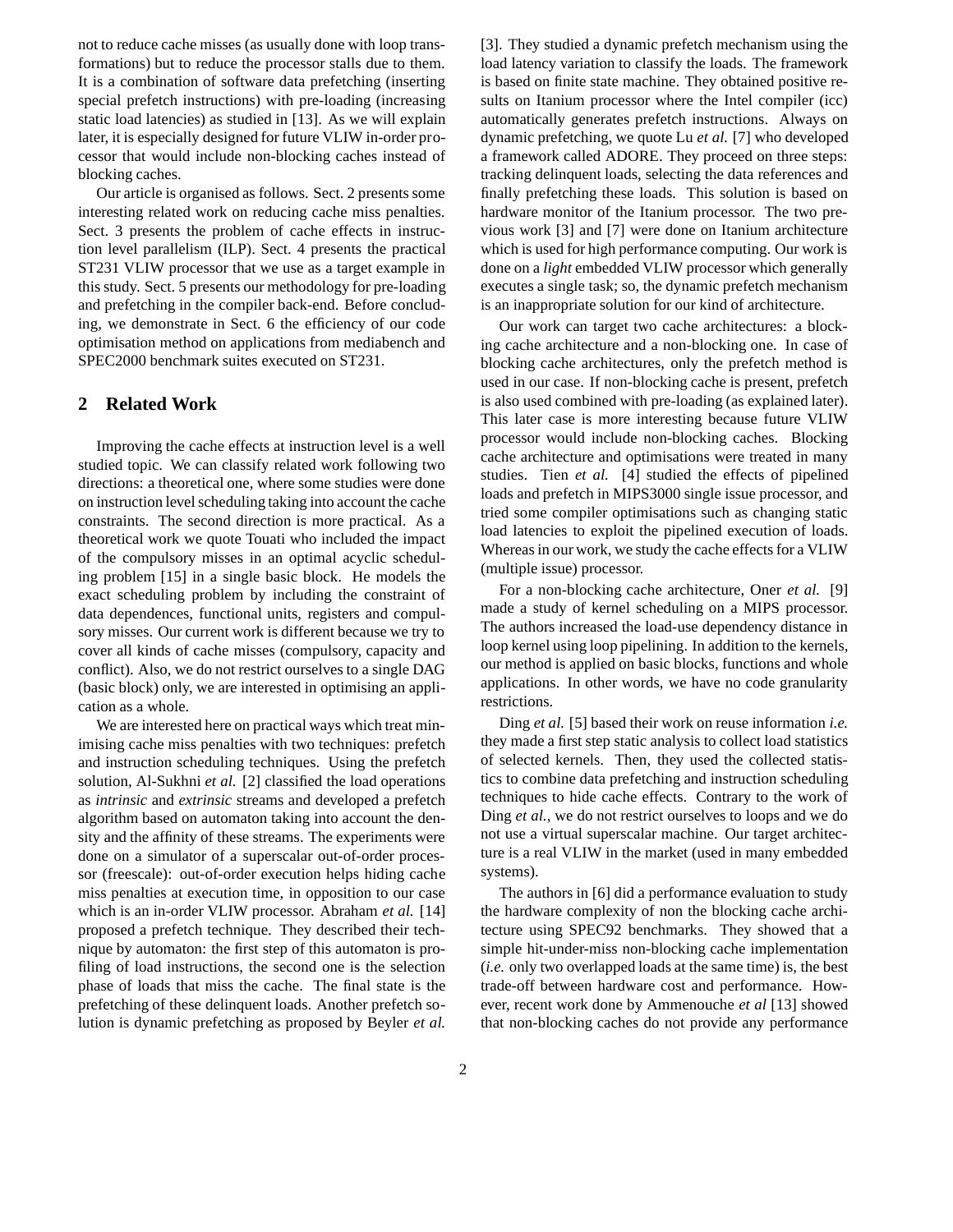improvement in the case of embedded VLIW processors, because execution is in-order and no dynamic instruction scheduling is done to hide cache miss penalties as in the case of superscalar processors. However, Ammenouche *et al* showed on two applications that non-blocking caches may provide good performance improvement if low-level code optimisation based on pre-loading is used. Our current article confirms this fact, and extends the previous work by adding a prefetch method and making a more complete experimental study using mediabench and SPEC benchmarks.

To clearly explain the position of our contribution in the current literature, we say that our study aims to improve (at the software level) the efficiency of the non-blocking cache architecture on VLIW processors. We combine data prefetching and pre-loading in conjunction with a global scheduler that handles a complete function. Such global scheduler does not necessarily target regular codes such as loop nests. As we will explain later, our framework is based on profiling and trace analysis.

# **3. Problems of Optimising Cache Effects at the Instruction Level**

Nowadays cache memory is widely used in high performance computing. It is generally organised in a hierarchical way making a trade-off between cost and performance. The drawback of this memory architecture is the unpredictability of the data location. Indeed, at any time during the program execution, we are uncertain about the data location: data may be located in any cache level, or in the main memory or in other buffers. This situation can be acceptable in high performance architecture, but cannot be appreciated in embedded *soft* real time systems because data access latencies are unpredictable. We focus our work on embedded systems, especially VLIW processors. In this case, one of the most important aspects is the instruction scheduling. A static scheduling method considering a cache model would be ideal to hide/tolerate the unpredictability of execution times. Nowadays, general purpose compilers like gcc, icc and the st200cc (the compiler provided for the VLIW ST2xx architecture) do not manage the cache effects: memory access latencies are considered fixed during compilation because the latencies of the load instructions are unknown statically. Many instruction scheduling techniques are developed and have been commented upon the literature, but they always suppose well defined latencies for all kinds of instructions. The fact is that the proposed models are simplified because of the lack of knowledge about data location and thus about load latencies.

Loop scheduling is a good example to assert our idea: software pipelining is a well-matured scheduling technique for innermost loops. It's aim is usually to minimise the Initiation Interval *II* and the prologue/epilogue length. The compiler assumes that the total execution time of the pipelined loop is the sum of the prologue and epilogue length and the kernel (*II*) multiplied by the number of iterations. Since almost all scheduling techniques assume fixed instructions latencies, the compiler has an artificial performance model for code optimisation. Furthermore, the compilers above quoted schedule the load instructions with optimistic latencies, since they assume that all data reside in lower cache levels, and they schedule the consumer of the loaded data close to the load operation. Consequently, low level instruction schedulers of compilers have optimistic view of the performance of their fine-grain scheduling. The case of the st200cc is relevant, this compiler schedules the consumers of a load only 3 cycles after the load (3 corresponds to the cache hit latency, while a cache miss costs 143 clock cycles). If a load misses the cache, the processor stalls for at least 140 cycles, since a VLIW processor has no out-oforder mechanism. The icc compiler for Itanium has also the same behaviour and schedule all loads with a fixed latency (7 cycles), a latency between the L2 (5 cycles) and L3 (13 cycles) levels of cache.

Another problem of instruction scheduling taking into account cache effects is the difficulty to precisely predict the misses in the front-end of the compiler. While some cache optimisation techniques are applied on some special loop constructs, it is hard for the compiler front-end to determine the cache influence on fine-grain scheduling and vice-versa. Sometimes, this fact makes compiler designers implement cache optimisation techniques in the back-end where the underlying target architecture is precisely known (cache size, cache latencies, memory hierarchy, cache configuration, other available buffers). However, in the compiler back-end, the high level program is already transformed to a low level intermediate representation and high level constructs such as loops and arrays disappear. Consequently, loop nest transformations can no longer be applied to reduce the number of cache misses. Our question becomes how to hide the miss effect rather than how to avoid the miss.

Another important criterion for applying cache optimisations at different levels is the regularity of the program. At compilation step, regularity can be seen on two orthogonal axis: regularity of control and regularity of data access. Due to the orthogonality of these two axis, four scenarios are possible:

1. Regular code with regular data access: Data prefetch can be used in this case, for instance to prefetch regular array accesses. For instance:

while(i  $\leq$  max) a+=T[i++];

2. Regular code with irregular data access: Depending on the shape of irregularity, data can sometimes be prefetched. Another possible solution is the pre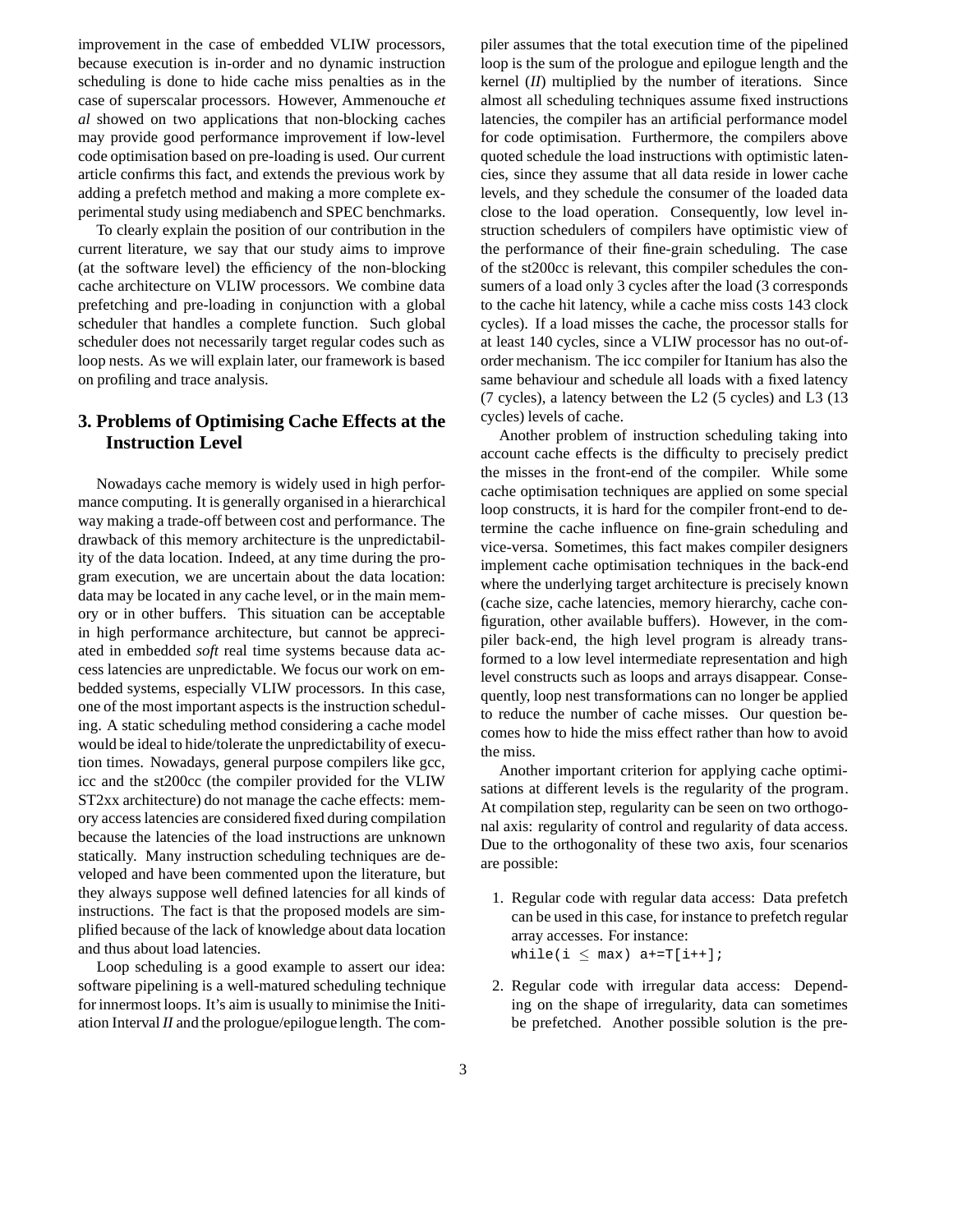loading (explained later in Sect. 5.2 ). For instance: while(i  $\leq$  max) a+=T[V[i++]];

- 3. Irregular code with regular data access: The data prefetching solution is possible, but inserting the prefetch code has to take care of multiple execution paths. For instance: while( $i \leq max$ )  $\{if(cond) a+=T[i++]\}$
- 4. Irregular code with irregular data access: also depending on the shape of irregularity data can sometimes be prefetched. The pre-loading (explained later in Sect. 5.2) is more suitable in this case. For instance: while(i  $\leq$  max){ if(cond) a+=T[V[i++]]}

Note that while data prefetching usually requires some regularity in data access, pre-loading can always be applied at the instruction level.

#### **4 Target Processor Description**

In our study, we use the *ST231* core [1] which is currently the latest processor of the *ST2xx* family from STmicroelectronics. These VLIW processors implement a single cluster derivative of the Lx architecture [11], and are used in several successful consumer electronics products, including DVD recorders, set-top boxes, and printers. At the end of 2008, the number of shipped processor was over 33 million units. ST231 is an integer 32 bits VLIW processor with five stages in the pipeline. It contains four integer units, two multiplication units and one load/store unit. It has a 64 KB L1 cache. The latency of the L1 cache is 3 cycles. The data cache is 4 way associative. It operates with write-back no-allocate policy. A 128 bytes write buffer is associated with the Dcache. It also includes a separated 128bytes prefetch buffer which can store up to eight cache lines. As for many embedded processors, the power consumption should be low, hence limiting the amount of additional hardware mechanisms devoted to program acceleration. In addition, the price of this processor is very cheap compared to high performance processors: a typical high performance processor costs more than one hundred times compare to the ST231.

Regarding the memory cache architecture, the current marketed ST231 includes a blocking cache architecture. In [8], the non-blocking cache is presented as a possible solution for performance improvement in Out-Of-Order (OoO) processors. So, several high performance OoO processors use this cache architecture. The interesting aspect of this cache architecture is the ability to overlap the execution and the long memory data access (loads). Thanks to non-blocking cache, when a cache miss occurs, the processor continues the execution of independent operations. This produces an overlap between bringing up the data

from memory and the execution of independent instructions. However, the current embedded processors do not include yet this kind of memory cache because the ratio between its cost (in terms of energy consumption and price), and its benefit in terms of performance improvement was not demonstrated till the recent results of [13]. Furthermore, in order to efficiently exploit the non-blocking cache mechanism, the main memory must be fully pipelined and multi-ported while these architectural enhancements are not necessary in case of blocking cache, Kroft [10] proposed a scheme with special registers called MSHR (Miss information Status Hold Registers), also called pending load queue. MSHR are used to hold the information about the outstanding misses. He defines the notion of *primary* and *secondary* miss. The primary miss is the first pending miss requesting a cache line. All other pending loads requesting the same cache line are secondary misses - these can be seen as cache hits in a blocking cache architecture. The number of MSHR (pending load queue size) is the upper limit of the outstanding misses that can be overlapped in the pipeline. If a processor has  $n$  MSHRS, then the non-blocking cache can service n concurrent overlapped loads. When a cache miss occurs, the set of MSHRS is checked to detect if there is a pending miss to the same cache line. If there is no pending miss to the same cache line the current miss is set as a primary miss and if there is an available free MSHR, the targeted register is stored. If there is no available free MSHR, the processor stalls.

# **5. Our Methodology of Instruction-Level Code Optimisation**

Our method aims to hide the cache penalties (processor stalls) due to cache misses. We want to maximise the overlap between the stalls due to Dcache misses with the processor execution. For this purpose, we focus our study on delinquent loads, wherever the delinquent loads occur in loops or in other parts of code. We do not limit our study to a certain shape of code, we consider both regular and irregular control flow and data streams. We study two techniques, each of them corresponds to a certain case:

- For the case of irregular data memory accesses, we use the pre-loading technique.
- For the case of regular data memory accesses, we use the prefetch technique.

It's well known that combining many optimisation techniques doesn't lead to better performances. This fact is due to the sensibility of these optimisations techniques one over the other. This leads to a hard phase ordering problem. Our methodology solves this problem for the two combined optimisations. Since these two techniques are complementary,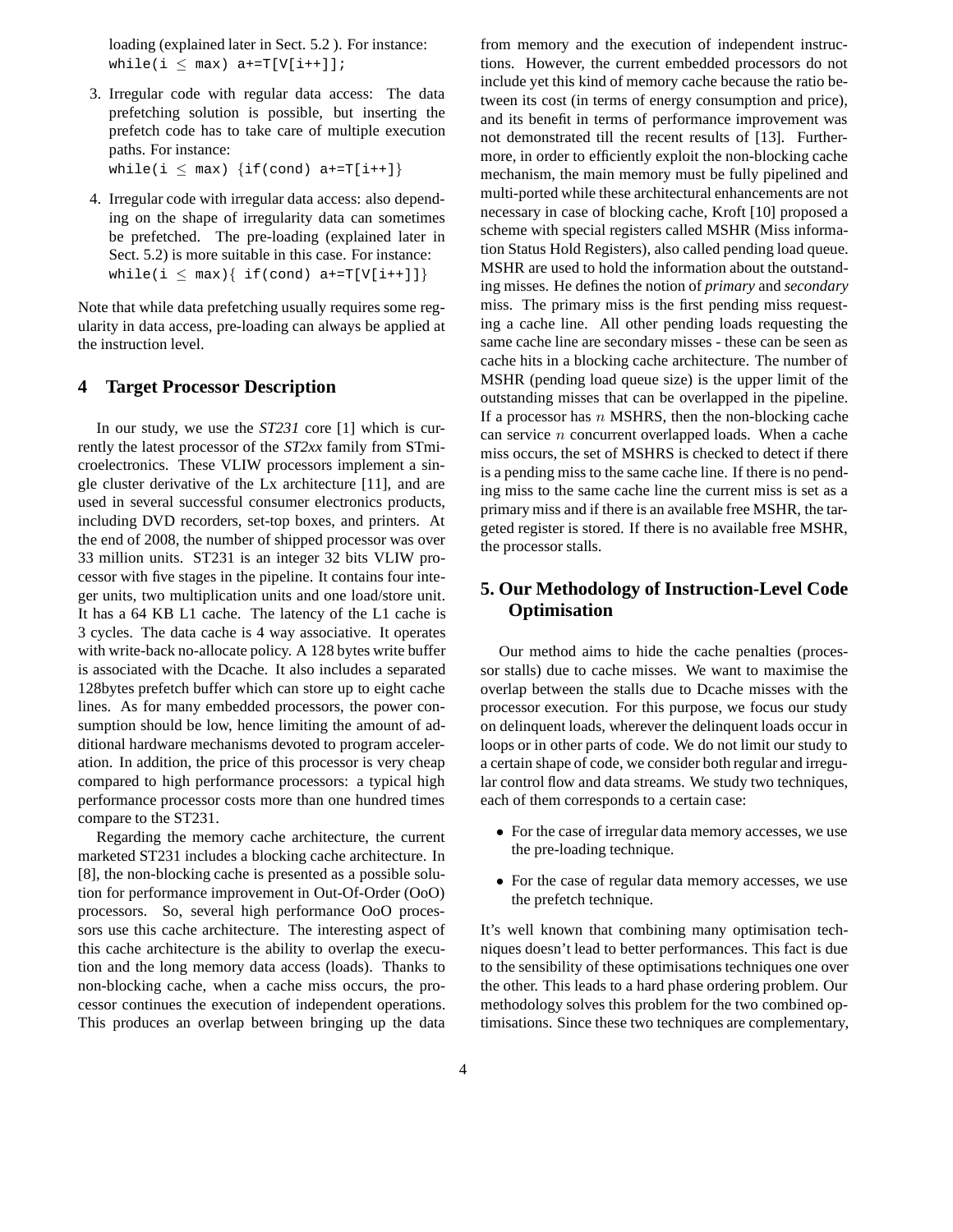we can also combine them in the same function. Let us explain in detail the usage of these two techniques.

#### 5.1. Low Level Data Prefetching Method

The cache penalty is very expensive in terms of clock cycles (more than 140 cycles in the case of the ST231). The current hardware mechanisms fail to fully hide such long penalty. In the case of a superscalar processor as the Intel Pentium, the out of order mechanism can partially hide the cache effects during few cycles (up to the size of a window of instructions in the pipeline). Rescheduling the instructions, with a software (compilation) method or hardware technique (execution) cannot totally hide the cache penalty.

The prefetching technique is an efficient way to hide the cache penalty. However, usual prefetching methods work well for regular data accesses that are analysed at source code level. In our embedded applications, data accesses do not appear to have regular strides when analysed by the compiler because of indirect access for instance. Furthermore, the memory access is not always inside a static control loop. Consequently, usual prefetching techniques fail. In our method, we analyse the regularity of a stride thanks to a precise profiling.

Our data prefetching is based on predicting the addresses of the next memory access. If the prediction is correct the memory access will be costless. In the case of bad prediction, the penalty is low (the *ST231* include a prefetch buffer, so the *bad* prefetched data does not pollute the cache). The only possible penalty consists of adding extra instructions in the code (code size growth) and executing them. However, in case of VLIW, we can take care of inserting these extra instructions inside free slots because not all the bundles contain memory operations. Consequently no extra cost is added, neither in terms of code size nor in terms of executions. So, the most important aspect with this technique is the memory address predictor, or how to generate a code that computes the address of the next prefetched data.

Our method of prefetching requires the process of three phases: profiling the code to generate a trace, then selecting some delinquents loads and finally inserting the prefetch instructions.

#### **5.1.1 Application Profiling Phase**

This step is the most expensive in terms of processing time, because we have to perform a precise profiling of the code by generating a trace. Classical profiling, as done with *gprof* for instance, operates at semi-coarse grain level (functions). In our case, we proceed in the finest profiling granularity, that is at the instruction level. To do this, we use a special software plugin device, which can manage the execution events and statistics. This plugin interfaces with the

simulator which is completely programmable. We use the plugin to select all the loads which miss the cache, and for each load, collect its accessed addresses inside a trace. This trace highlights the delinquents loads. A load is said to be delinquent, if it produces a large number of cache misses. In practice, we sort the loads according to the number of cache misses they produce, and we defined the top ones as delinquents. We perform an on-line identification of these delinquent loads using the plugin explained above. The result of this profiling phase is a precise cartography of the accessed memory data addresses, tagged with the delinquent loads. The next step of our work is to select the right loads to prefetch within the set of delinquent loads.

#### **5.1.2 Load Selection Phase**

Selecting which delinquent loads to prefetch depends on two parameters: the number of cache misses and the regularity of memory accesses. The most important criterion is the number of misses. Indeed, in order to maximise the prefetch benefit, it is important to prefetch loads with a high frequency of cache misses. Choosing loads which produce many cache misses allows to hide the cost of extra prefetch instructions: prefetch instructions may introduce some additional bundles in the original code. Increasing the code size or changing the code shape, may produce very undesirable effects and may slowdown the performance because of the direct mapped structure of instruction cache. Consequently, for a given identified delinquent load, the higher number of misses we get, the better performance we can achieve. We do not care about the ratio of hit/miss of the delinquent load, we just measure the frequency of cache misses and sort the loads according to this value.

Once a delinquent load is selected as a good candidate for prefetching, we should analyse the second parameter, which is the memory access regularity. The authors in [16] classify the load with the next data stride patterns:

- Strong single stride: It is a load with a near constant stride *i.e.* the stride occurs with a very high probability.
- Phased multi-stride: It is a load with many possible strides that occur frequently together.
- Weak single stride: It is a load with only one of the non-zero stride values that occurs somewhat frequently.

Once we select delinquent loads with strong single stride or with phased multi-stride, we can proceed to the last step of prefetch instruction insertion.

#### **5.1.3 Prefetch Instruction Insertion Phase**

This step consists of adding a single or many prefetch instructions in the code. The syntax of a load instruction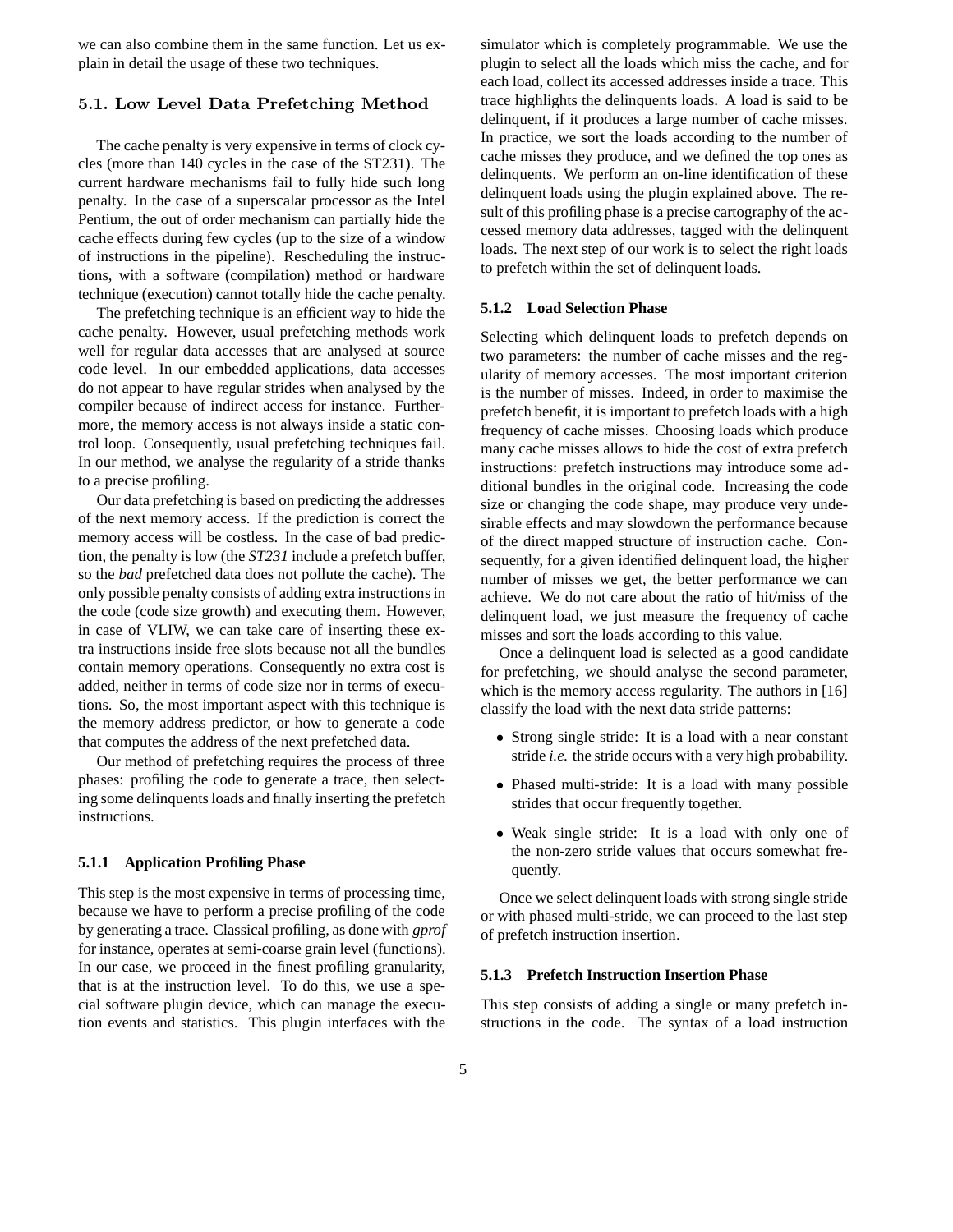on the *ST231* is: LD Rx= immediate[Ry]. The first argument of the instruction is Rx the destination register, while the second argument is the memory address defined as the content of the index register Ry plus an immediate offset. The prefetch instruction has the same syntax PFT immediate[Ry] except that it does not require a destination register. Executing a prefetch instruction brings data to the prefetch buffer and does not induce any data dependence on a register. However, we should take care of not adding an extra cost of the added prefetch instruction. In order to achieve this purpose, the prefetch instruction should be inserted inside a free memory slot inside a VLIW (each bundle may contain up to one memory access instruction). If no free slot is available, we could insert a new bundle but with the risk of increasing the code size and altering the execution time (making the critical path longer in a loop, disturb the instruction cache behaviour, etc.).

Now, let us give more details on the inserted prefetch instruction. If the delinquent load has this form LD Rx=  $immediate[Ry]$  and has a single stride s, then we insert a prefetch instruction of the form  $PFT \s [Ry]$ . If the delinquent load has multiple strides  $s_1, s_2, \ldots$ , then we insert a prefetch instruction for each stride. However our experiments hint us that it is not efficient to prefetch more than two distinct strides. The left column of Tab. 1 shows an example of prefetching with a data stride equal to 540 bytes. The bundle following the load includes the prefetch instruction: it prefetches the data for the next instance of the load.

Now, if the used index register Ry is altered/modified by the code after the delinquent load, this index register cannot be used as base address for the prefetch instruction. We provide two solutions:

- Use Rz another free register (if available) to perform the prefetch. A copy operation Rz=Ry is inserted just before Ry modification. In almost all cases we found free slots to schedule such additional copy operations, but it is not always possible to find a free register.
- If no free register exists, then we insert a new VLIW bundle that contains the prefetch instruction. This new bundle is inserted between the delinquent load bundle and the bundle that modifies Ry.

The right column of Tab. 1 shows an example. Here, the base register \$r27 is changed in the bundle after the load. The register  $$r27$  is saved on a free register, say  $$r62$ . Then the prefetch instruction is inserted in a free load slot.

As mentioned before, the prefetch technique is an efficient low level code optimisation that reduces the frequency of cache misses. Its main weakness is the difficulty to make an efficient address predictor. It is especially hard to predict the right addresses to prefetch in irregular data accesses. For this case, the prefetch technique cannot be applied. Thus,

we propose in the next section the pre-loading technique which can be applied for the case of irregular data access.

#### 5.2 Our Pre-Loading Method

The pre-loading technique is used if the processor includes a non-blocking cache. The authors [13] performed experiments to check the efficiency of non-blocking cache architectures on In-Order processors (such as VLIW). Their results can be summarised in four points:

- 1. If the code is not transformed by the compiler (recompiled for considering the new cache architecture), replacing a blocking cache architecture with a nonblocking one does not bring benefit.
- 2. No slowdown was noticed due to non-blocking cache.
- 3. If pre-loading is used (to be explained later), then a performance gain is observed.
- 4. A maximal performance gain was observed with 8 MSHRs.

In high performance OoO processors, replacing a blocking cache with a non-blocking cache provides speed-up even if the binary code is not optimised for. In the case of VLIW In-Order processors, the benefit of non-blocking caches is zero if the code is not modified. In order to understand this fact we need to introduce the two following definitions:

- **Definition of Static Load-Use Distance:** Static loaduse distance is the distance in the assembly code (in terms of VLIW bundles) between a load instruction and the first consumer of the loaded data. This static distance is equivalent to a static measure of clock cycles between a load and its first consumption.
- **Definition of Dynamic Load-Use Distance:** Dynamic load-use distance is the distance in terms of processor clock cycles between the execution time of a load instruction and the execution time of the first consumer of this loaded data.

In [13], we showed that the static load-use distance in the set of experimented benchmarks is short, about 3 bundles, *i.e.* the st200cc compiler has an optimistic compilation strategy regarding load latencies. It assumes that all data reside in the L1 cache. The VLIW compiler schedules the consumer of a data too close to its producer (load) in order to keep the register pressure low. In the case of an In-Order processor with non-blocking cache architecture, it would be ideal if the compiler could generate codes with longer load-use distances. The problem is to compute the right latency for each load *i.e.* to consider the delinquent loads with higher latencies during instruction scheduling. This method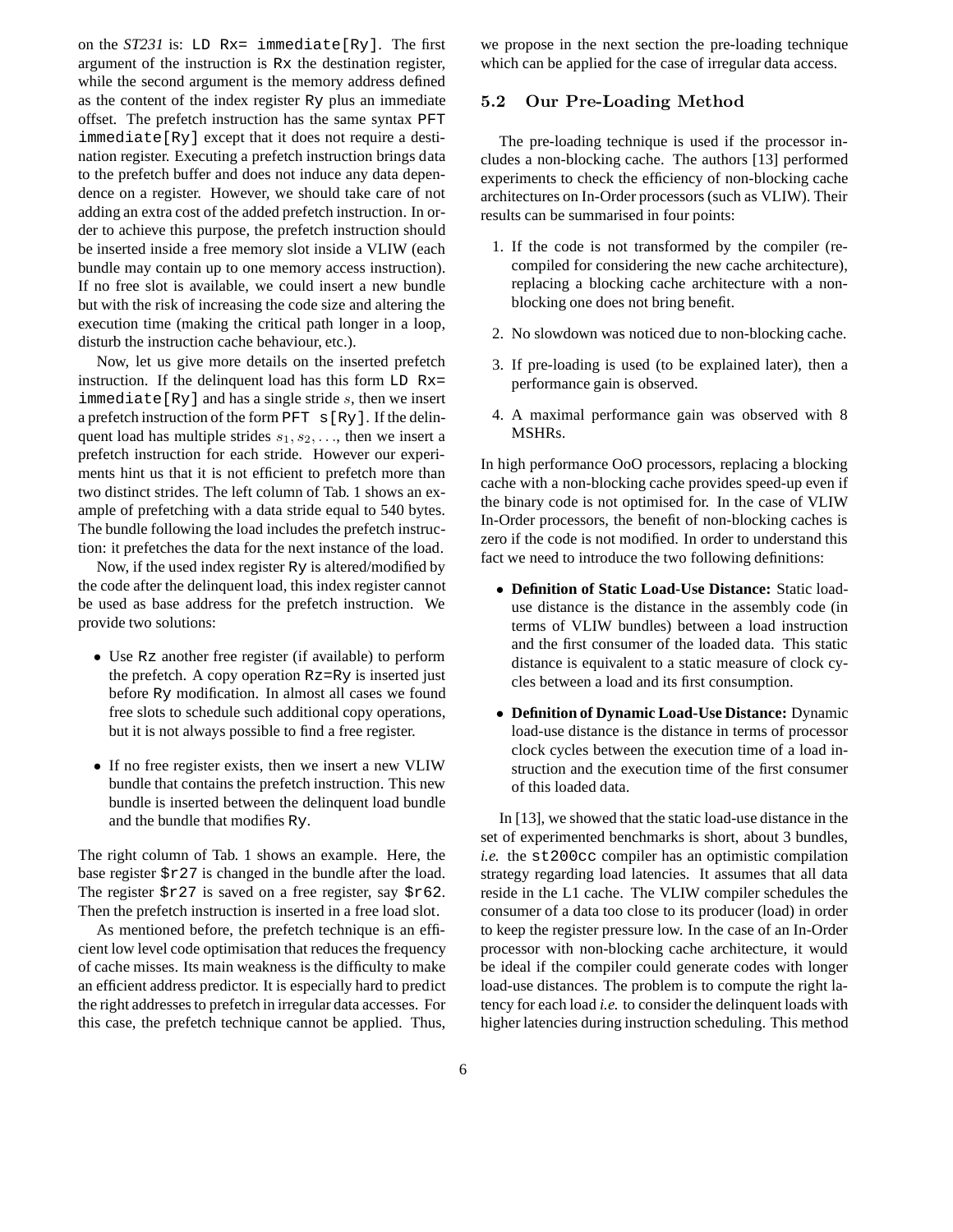| $L$ ? 3.69:             | $L?$ $BB37_14:$                                   |
|-------------------------|---------------------------------------------------|
| $ldw$ \$r32=28 $[$r15]$ | ldw \$r28=16[\$r27]                               |
| $\ddot{i}$              | $mov$ \$r62 = \$r27                               |
| cmpeg $$b5 = $r32, $r0$ | $\vdots$                                          |
| pft 540[\$r15]          | sub \$r27=\$r27.\$r21                             |
| $\ddot{\phantom{0}}$    | $\ddot{i}$                                        |
| $brf$ \$b5, $L$ ? 3.69: | pft 32[\$r62]<br>$\cdots$<br>brf \$b4, L? BB37 14 |
| Simple Prefetch with a  | Using \$r62 Register to Save the                  |
| Stride of 540 byte      | Address to Prefetch                               |

# **Table 1. Examples of Prefetch: Simple Case, Using Extra Register Case**

is called pre-loading. Of course, the purpose of pre-loading is not to increase the static load latencies of all load operations, otherwise this would increase the register pressure and no speedup would be obtained. Our pre-loading strategy selects a subset of delinquent loads as candidates. We proceed in two phases, explained below.

The first phase of our pre-loading strategy is the same used for the prefetching, *i.e.* we start with a precise profiling phase. This profiling allows us to detect delinquent loads as well as the code fragments to which they belong (function or loop).

The second phase of our pre-loading strategy defines the right load-use distance to each load. This is a major difficulty in practice: a compile time prediction of the probability of cache misses and hits is difficult (if not impossible) at the back-end level. This is why the initial phase of fine-grain profiling provides useful information. Depending on ratio of hit/miss for each load, we compute a certain probability of dynamic load latencies that we set at compile time. For instance, if a load misses the cache 30% of the times (143 cycles of latency) and hits 70% of the time (3 cycles of latency), then its static latency is set to  $0.3 \times 143 + 0.7 \times 3 = 45$ . If the register pressure becomes very high because of this long static latency, the compiler cannot extract enough ILP to hide this latency, then we reduce the latency. Currently, our method iterates on different values of static load latencies until reaching a reasonable performance gain. For our case of embedded systems, the compilation time is allowed to last during such iterative process.

Thanks to our pre-loading technique, we can achieve a pretty good performance increase. However, we must take care of the following points:

- Increasing static load latencies renders the compiler more aggressive regarding ILP extraction (deeper loop unrolling, global scheduling, super-block formation, etc.). Consequently, the code size may increase, or the memory layout of the code can be modified. This can have negative effects on instruction cache misses. Furthermore, it is better to skip the pre-loading optimisation for shorter trip count loop. It is especially the case of software pipelined loop with few iterations: increasing the static load latency increases the static II. If the number of loop iterations is not high enough, then the software pipelining would be too deep for reaching the steady state of the kernel.
- For other kinds of code (*i.e.* non-loop code), if the new load latencies are too long, the compiler may not find enough independent instructions to schedule between the load and its costumer. To avoid that, many techniques can be applied in combination with pre-loading such as tail duplication, region scheduling, super-block instruction scheduling, trace scheduling, scheduling non-loop code with prologue/epilogue of loop blocks, etc. And all these aggressive ILP extraction methods usually yield a code size increase.
- The last important point is that when increasing the load latency, the register pressure may increase. This fact can have bad effects if there are not enough free registers and oblige the compiler to introduce spill code to reduce the simultaneously alive variables. If spill code cannot be avoided, pre-loading should not be applied.

The pre-loading technique is efficient and practical because it can be applied on irregular codes with/without irregular data strides. It can also be applied in combination with other high or low level code optimisation techniques. Algorithm 1 details our whole methodology of data prefetching and pre-loading.

# **6. Experiments**

For our experimentation, we used a cycle accurate simulator provided by STmicroelectronics. The astiss simulator offers the possibility to consider non-blocking cache. We fix the number of MSHR (the pending loads queue) to eight. We make the choice of eight MSHR because during experimentation, we observe that the ILP and register pressure reach a limit when MSHR is set to eight; a larger MSHR does not bring more performance.

In our experimental study, we use a precise cycle accurate simulator provided by the vendor because of many reasons: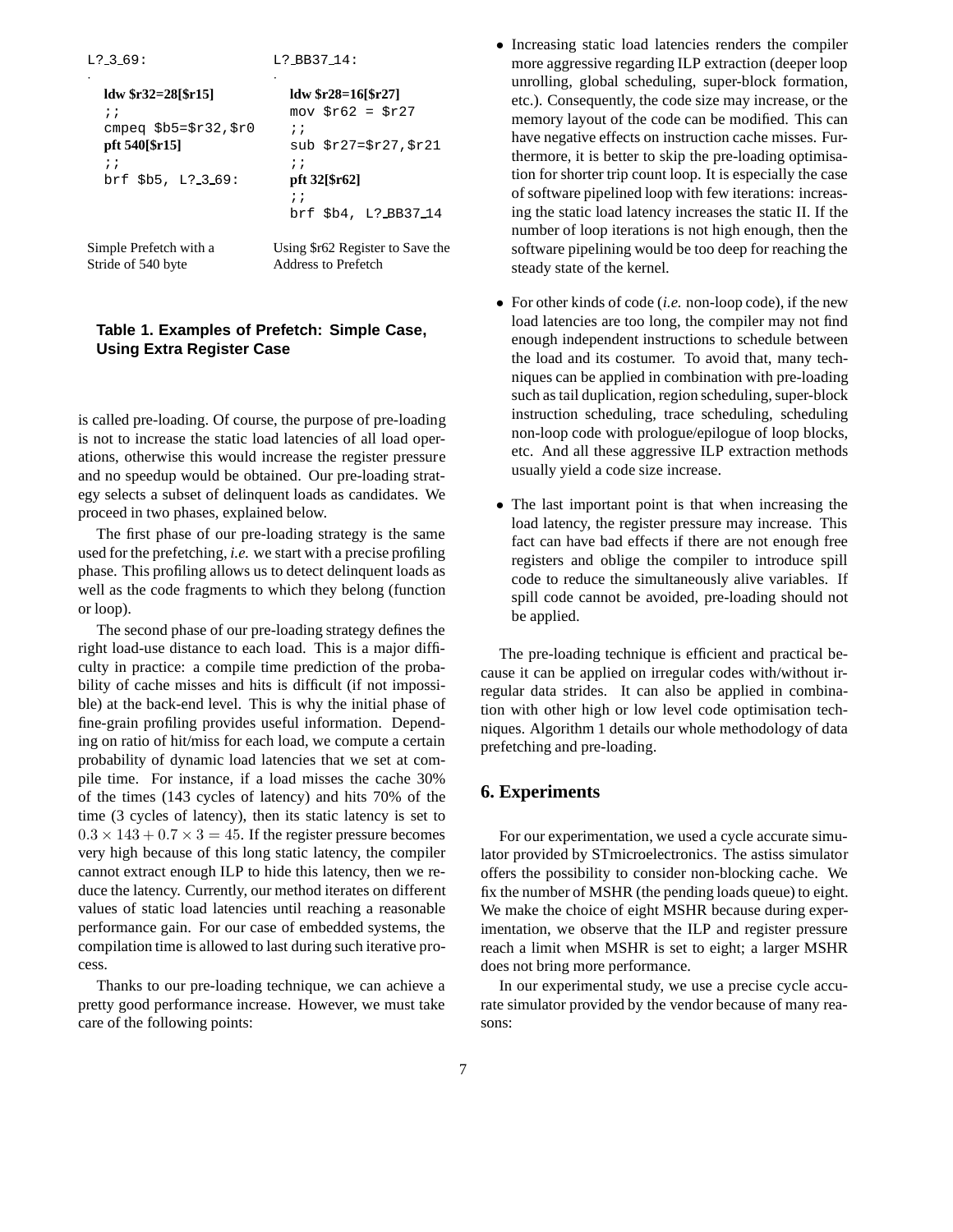# **Algorithm 1** The Prefetching and Pre-loading Algorithm

#### **Require:** struct  $\text{Id}$  <list > Tload;

{ Our methodology is profile guided, it's needs a profiling information about loads and their strides. The profiling information is summarized in a sorted list **Tload** (by the number of misses) of loads and attached to each load a sorted list of strides **Tstride** (sorted by occurrence of each stride). So Tload is a list of list. Each element of the main list is a structure which contain a load identifier (object adress), and a list of strides. Each element of the stride list is a structure which contain a stride and his occurrence.}

#### **Require:** float P;

{ **P** is the ratio to define a single strong stride, it's used to discard the noise values}

# **Require:** int N;

{**N** is the maximum number of added pft instructions}  $LOAD$  <list> iterator it1;

{ the it1 iterator is used to browse the Tload list}

**for** (it1=Tload.begin();it1=!Tload.end();it1++) **do** 

**if** ( occurrence of the most frequent stride  $>$  **P**%  $\times$ sum of all occurrences) **then**

{The first stride is used more than **P** % of time, case of strong single regular stride}

look in assembly source in a load free bundle available

**if** (free load bundle available) **then**

insert prefetch instruction with the right stride **else**

insert a new bundle with the prefetch instruction **end if**

#### **else**

{browse the list of strides to get more than **P** % of cumulated frequency stride}

int b,sum=0;

**while** (sum  $\langle P\% \times \text{sum of all occurrences} \rangle$  **do**  $b++$ :

#### **end while**

{b is the number minimum of strides to achieve more than **(**P)% of all strides.}

#### **if**  $(b > N)$  **then**

{case of phased multi-stride}

look in assembly source  $N$  free loads bundles available

**if** (N freel oads bundles are available) **then**

insert N prefetch instruction with each stride **else**

insert a N new bundles each one contains one prefetch instruction

# **end if**

#### **else**

{fully irregularity of the strides use of the preload solution}

 $ld_use = miss\_ratio \times miss\_penalty +$  $hit\_ration \times hit\_penalty$ 

**for** (while available free registers are available 8and enough ILP) **do**

increase the load to use distance

**end for**

**end if**

**end if**

**end for**

- We do not have a physical machine based on a VLIW ST231 processor. These processors are not sold for workstations, and are parts of embedded systems such as mobile phones, DVD recorders, digital TV, etc. Consequently, we do not have a direct access to a workstation for our experiments.
- The ST231 processor has a blocking cache architecture, while we conduct our experimental study on a non-blocking one. Only simulation allows to consider non-blocking cache.
- Our experimental study require precise performance characterisation that is not possible with direct measurement on executions: the hardware performance counters of the ST231 do not allow to characterise processor stalls we are focusing on (stalls due to Dcache misses). Only simulation allows to measure precisely the reasons of the processor stalls.



# **Figure 1. Time Execution Repartition for Spec Benchmark**

Concerning the compilation phase, we use the -O3 compilation option for all tested benchmarks with the st200cc compiler. The st200cc is the commercial compiler provided by STmicroelectronics. Pre-loading strategy has been implemented inside this compiler to set the loads latencies at different granularity levels: loops, functions, application. The compiler does not insert prefetch instructions, so we insert them inside the assembly code using our prefetch algorithm.

Concerning the used benchmarks for experimentation, we use well known benchmarks such as Spec2000 and mediabench. Furthermore, we use the vendor benchmark called ffmpeg used for their internal research. At a first time, we made a precise performance characterisation of all these benchmarks. We express the total execution time in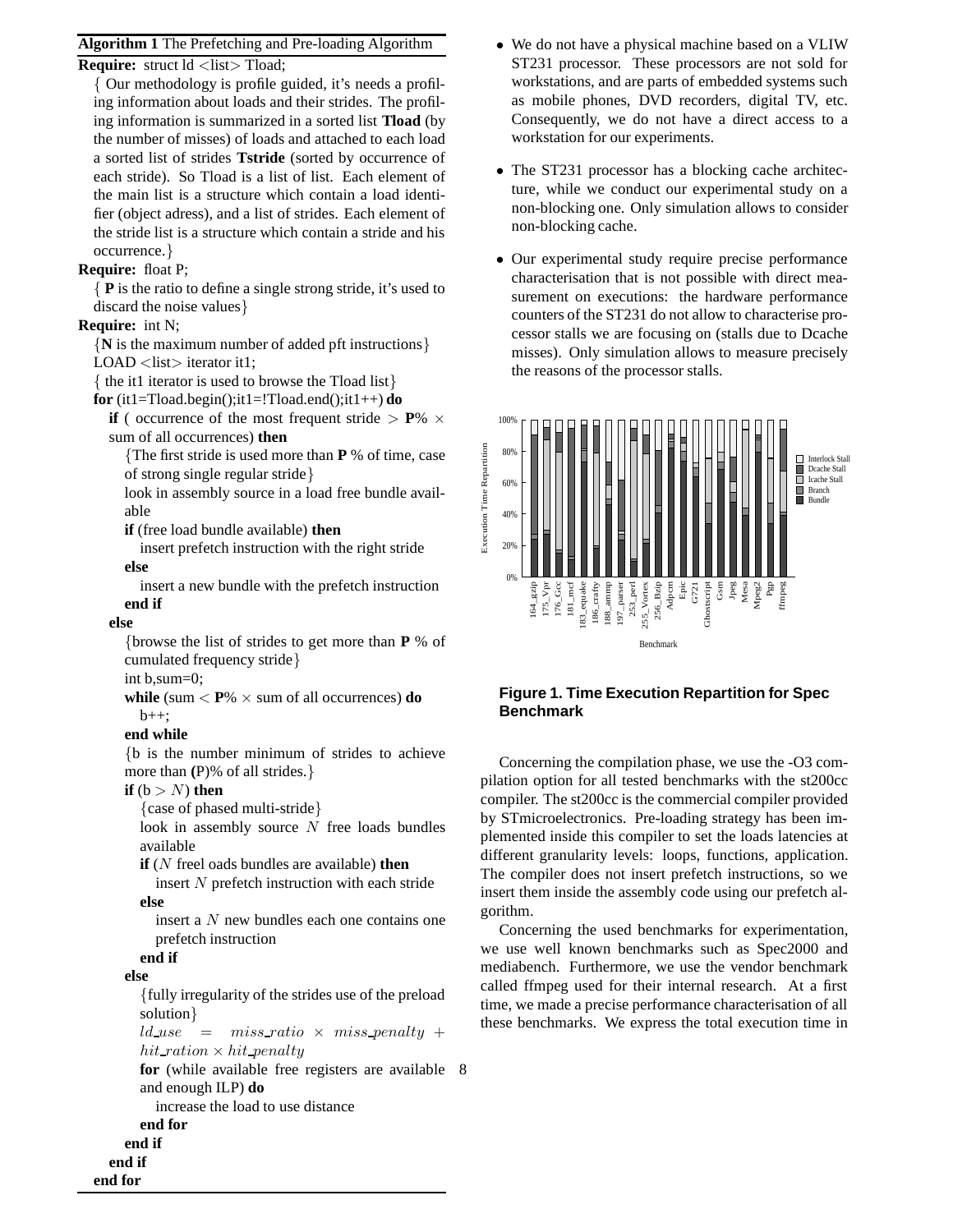terms of the following formula:  $T = Calc + DC + IC +$  $InterS + Br$ . Where: T: is the total execution time in processor clock cycles,  $Calc$ : is the effective computation time in cycles, DC is the number of stall cycles due to Dcache misses, IC is the number of stall cycles due to instruction cache misses, InterS is the number of stall cycles due to the interlock mechanism and finally  $Br$  is the number of branch penalties. Fig. 1 plots the performance characterisation of the used benchmarks. As can be seen for mediabench applications, only small fraction of execution time is lost due to Dcache penalties, except in the case of jpeg. So, most of the mediabench applications will do not take advantage from Dcache optimisation techniques on ST231. The best candidates for our low level cache optimisation method are the benchmarks which contains large Dcache penalty fractions. As shown in Fig. 1, Mcf and Gzip seem to be the best candidates for Dcache improvement. Indeed Mcf has more 76% of Dcache penalty, Gzip has more than 56% of Dcache penalty. Other benchmarks have smaller fractions of Dcache penalties, between 10% and 20% depending on the benchmark. However, these benchmarks have enough Dcache misses to expect some positive results. The benchmarks that have negligible fraction due to Dcache stalls are ignored for our optimisation strategy.

For each optimised benchmark, we made a precise trace analysis to determinate the regularity of the delinquent loads. We apply the prefetching and pre-loading techniques described before and we compare the results to the performance of the generated code with the -03 compiler optimisation level. Fig. 2 illustrates our experimental results (performance gain). As shown, the prefetch technique allows to have positive overall speed-up till 9.12 % (mcf). Thanks to prefetching, some cache misses are eliminated. However, prefetching requires regular data streams to be applied efficiently. If the data stream is not regular (non constant strides), the pre-loading technique is more efficient. While it requires a compilation trade-off between register pressure and load latencies, the produced performance gain is satisfactory in practice: we can get up to 6.83 % overall performance gain for bzip. The pre-loading technique gives good results except in crafty benchmark. After a deep study of crafty, we observed that specifying larger latencies for load instructions has a negative impact on a critical software pipelined loop. This loop causes a slowdown due to instructions cache penalty because the memory layout of the code changes, creating conflict misses. Note that we can obtain higher speed-up when we combine the two techniques conjointly. As shown in Fig. 2, jpeg gains more than 14% of execution time.

Regarding cache size, our prefetching technique does not introduce any extra code in practice; we succeed to schedule all prefetch instructions inside free VLIW slots. However, the pre-loading technique may introduce some additional



**Figure 2. Efficiency of Prefetching and Preloading**

negligible code size growth (3.9% in extreme case of mcf), see Fig. 3.



**Figure 3. Comparison between Initial and New Codes Sizes**

# **7 Conclusion**

Our article presents an assembly level code optimisation method for reducing cache miss penalties. We target embedded VLIW codes executing on an embedded processor with non-blocking cache architecture. For experimental purpose, we used an embedded system based on a VLIW ST231 core. Contrary to high performance or computational intensive programs, the embedded applications that we target do not have regular data access or control flow, and the underlying hardware is cheap and simple. Our code optimisation method is based on a combination of data